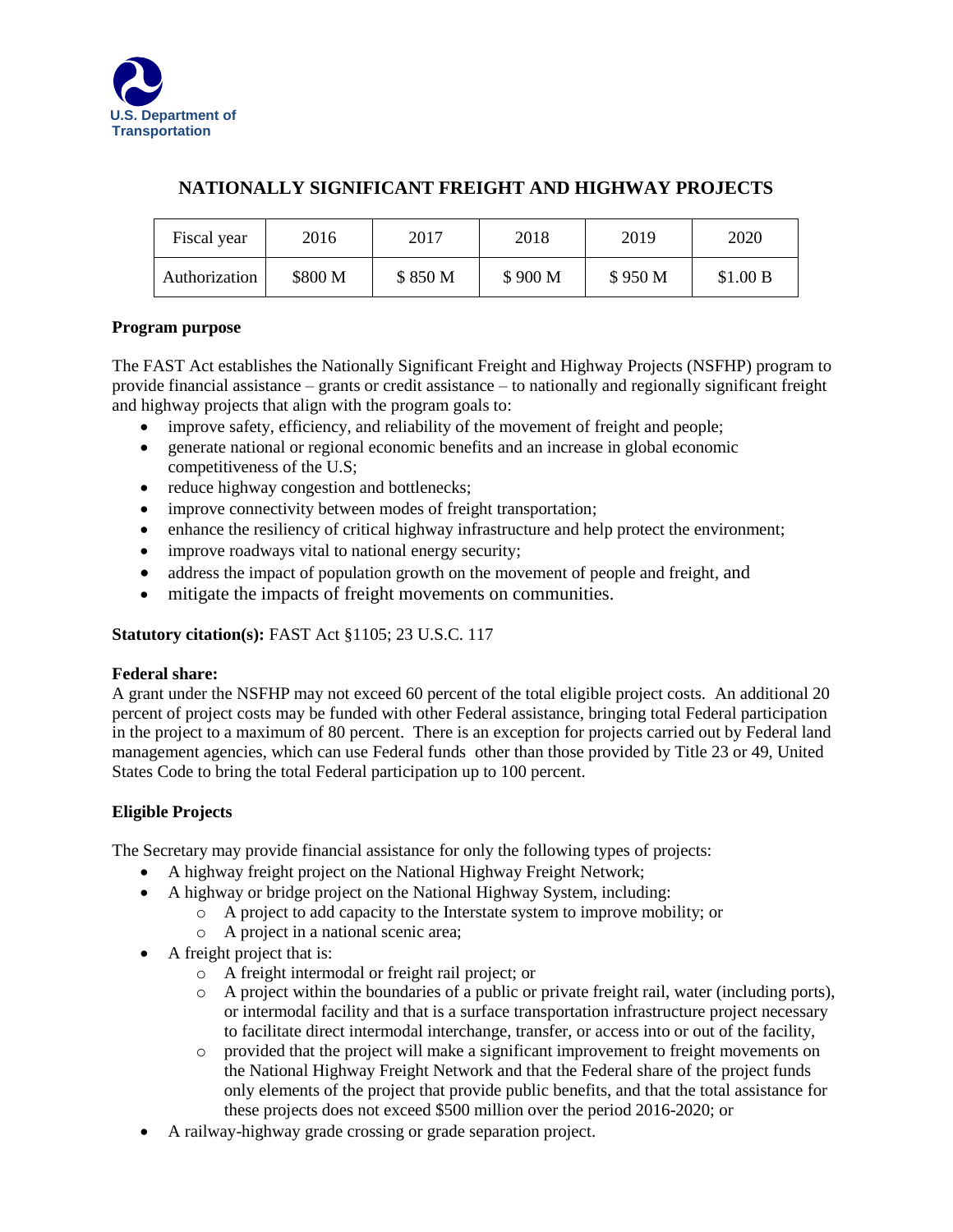# **Eligible Project Costs**

Financial assistance received for a project may be used for:

- development phase activities, including planning, feasibility analysis, revenue forecasting, environmental review, preliminary engineering and design work, and other preconstruction activities; and
- construction, reconstruction, rehabilitation, acquisition of real property (including land related to the project and improvements to the land), environmental mitigation, construction contingencies, acquisition of equipment, and operational improvements directly related to improving system performance.

### **TIFIA Program**

At the request of an eligible applicant, the Department may offer a project selected under this program credit assistance under the TIFIA program and may use amounts under the NSFHP to pay the subsidy and administrative costs required for such assistance.

### **Eligible Applicants**

- A State or group of States;
- A metropolitan planning organization serving an urbanized area with a population above 200,000;
- A unit of local government or a group of local governments;
- A political subdivision of a State or local government;
- A special purpose district or public authority with a transportation function, including a port authority;
- A Federal land management agency that applies jointly with a State or group of States;
- A tribal government or a consortium of tribal governments; and
- A multistate or multijurisdictional group of entities described above.

### **Project Cost Thresholds, Grant Award Amounts and Selection Criteria**

#### Large Projects

#### Project Cost Thresholds

To be awarded the total project costs must be reasonably anticipated to equal or exceed the lesser of:

- $\bullet$  \$100 million; or
- In the case of a project
	- o located in one state, 30 percent of the state's Federal-aid highway apportionment in the most recently completed fiscal year; or
	- o located in more than one state, 50 percent of the amount apportioned to the state with the largest Federal-aid highway apportionment in the most recently completed fiscal year.

#### Grant Award Amounts

For a project meeting the above minimum cost threshold, the grant must be at least \$25 million.